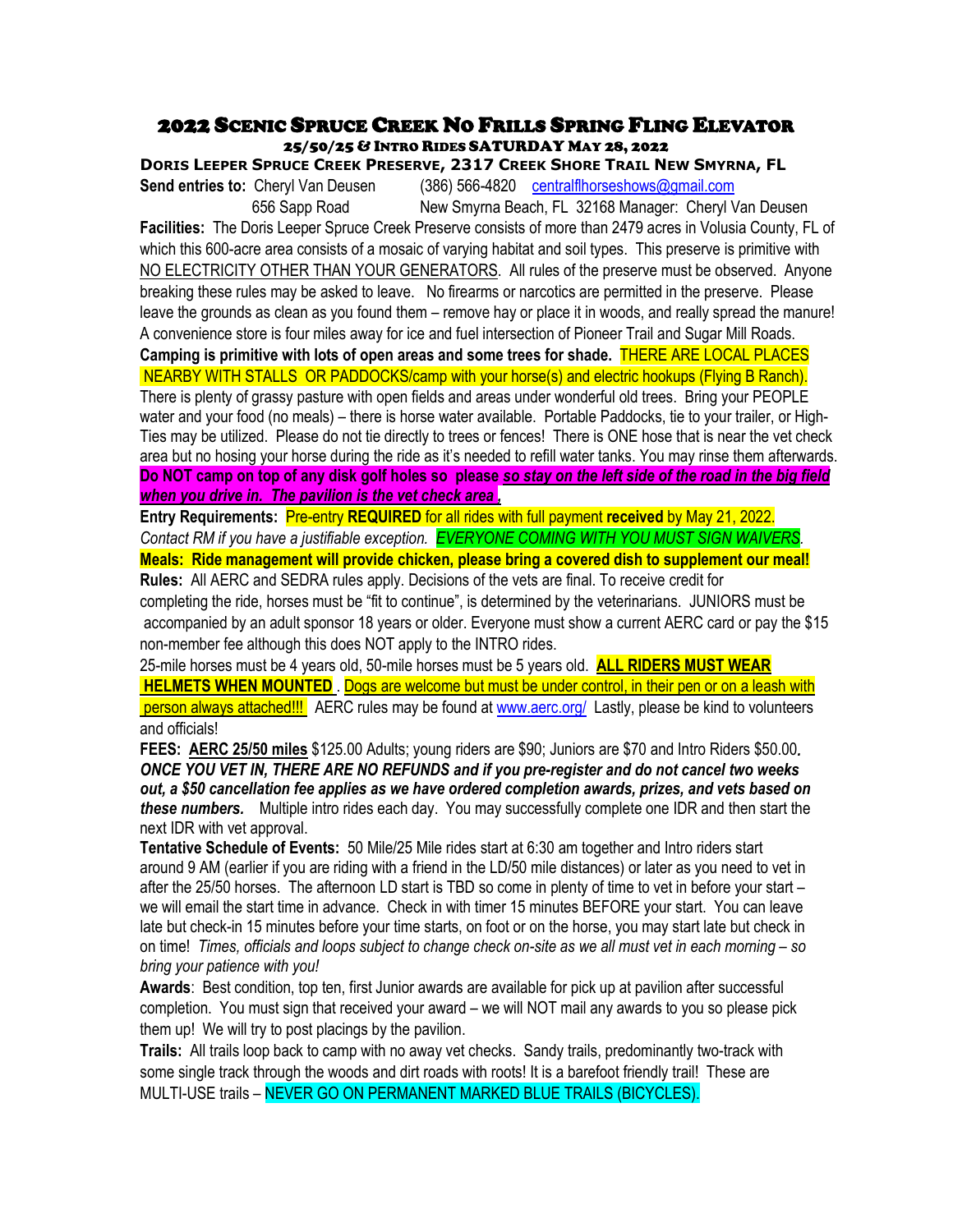Directions: *IF YOU USE GPS, TURN AT THE ORANGE FOREST GATE when you see ride sign. 2317 CREEK SHORE TRAIL, NEW SMYRNA, FL From I-95, take exit #249 New Smyrna Beach, SR #44 – Go east about 0.4 miles towards New Smyrna and take the FIRST left at caution light onto Sugar Mill Road. In 1.4 miles, Sugar Mill Road comes to a 4-way stop sign. Go left onto Pioneer Trail for 1.7 miles. Go right onto Turnbull Bay Road. Go 2.15 miles and turn left onto Creek Shore Trail. Entrance to the preserve is 1.45 miles on left through an orange 'forest' gate.* 

*From I-4 take exit 118, SR #44 East towards New Smyrna Beach. In about 7.2 miles turn LEFT onto CR 4118 which is Pioneer Trail. In about 4 miles, you come to a 4 way intersection (Cabbage Patch Sopotnik's Bar on left corner. Stop and continue STRAIGHT still on Pioneer Trail, CR 4118. Go 4.1 miles (go over I95 but there is no exit there) to QUICK LEFT ON CURVE - Turnbull Bay Road. Go 2.15 miles and turn left onto Creek Shore Trail. The entrance to the preserve is 1.45 miles on the left through an orange 'forest' gate.* 

**NEARBY CAMPING:** Flying B Ranch is located approximately five miles away on Pioneer Trail. The address is 686 North Samsula Drive, New Smyrna Beach, FL 32168. Phone: 386-478-1244 They have electrical hookups, paddocks or stalls for your horses. You can keep your horses at Flying B and stay in a hotel or camp onsite with them. You can be at the ride site in about 15 minutes each morning.

Website for reservations is: <http://flyingb-ranch.net/>or email: [tomflyingb@msn.com](mailto:tomflyingb@msn.com)

**CHECKS MADE TO:** *Central FL Horse Shows or PAYPAL TO FRIENDS/FAMILY (not an option on the mobile app so send from laptop/desktop OR YOU PAY FEES*! - Mail or email (if you pay pal fees) to: Cheryl Van Deusen 656 Sapp Road New Smyrna, FL 32168 (386) 566-4820 [centralflhorseshows@gmail.com](mailto:centralflhorseshows@gmail.com)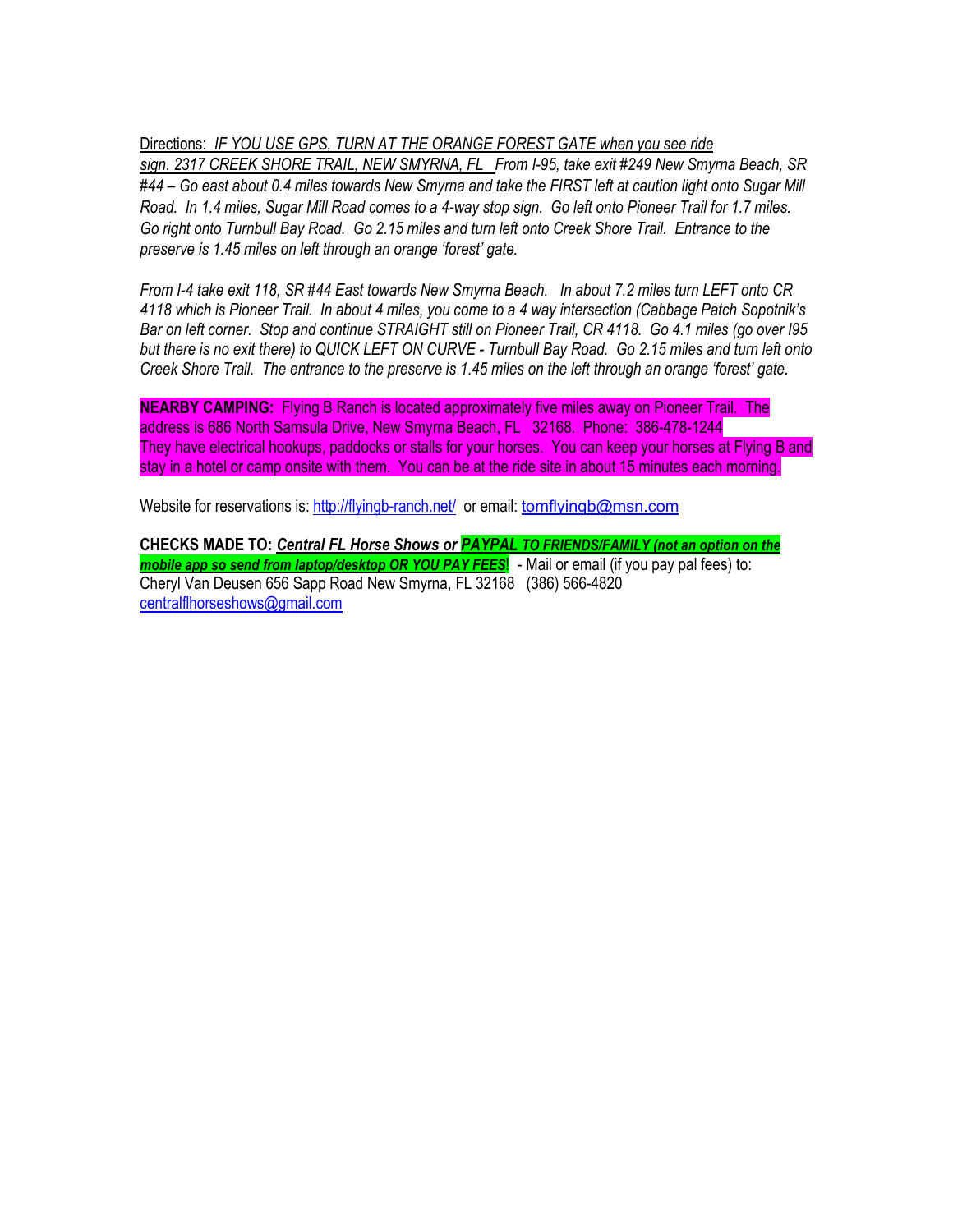## **Scenic Spruce Creek Fall No Frills Elevator 25/25/50 & Intro Rides Saturday May 28, 2022**

| Address:                                                                                           |                                     |                               |                                                                         | <u> 1989 - Johann John Stone, meilich aus der Stone († 1989)</u> |  |        |              |     | PLEASE!!!               |     |
|----------------------------------------------------------------------------------------------------|-------------------------------------|-------------------------------|-------------------------------------------------------------------------|------------------------------------------------------------------|--|--------|--------------|-----|-------------------------|-----|
|                                                                                                    |                                     | Emergency Contact Phone/Name: |                                                                         |                                                                  |  |        |              |     |                         |     |
|                                                                                                    |                                     |                               |                                                                         | Accession#                                                       |  |        |              |     |                         |     |
|                                                                                                    |                                     |                               |                                                                         |                                                                  |  |        |              |     |                         |     |
|                                                                                                    |                                     |                               | Coggins LAB & Date Pulled: Coggins LAB & Date Pulled:<br>Accession#     |                                                                  |  |        |              |     |                         |     |
| Horse Owner's Name (if different)                                                                  |                                     |                               |                                                                         |                                                                  |  |        |              |     |                         |     |
| <b>AERC</b>                                                                                        | <b>SEDRA Member</b>                 |                               | WEIGHT DIVISION FOR 50 MILE RIDE - Featherweight (up to 160 lbs.) _____ |                                                                  |  |        |              |     |                         |     |
| Member                                                                                             | Yes<br>No                           |                               | Lightweight (161 to 185 lbs.) _______<br>Middleweight (186 to 210 lbs.) |                                                                  |  |        |              |     |                         |     |
| Yes No                                                                                             |                                     |                               |                                                                         | Heavyweight (211 lbs. and up)_____                               |  | Junior |              |     | <b>Weight with Tack</b> |     |
| Saturday AM                                                                                        | Intro                               | Horse AERC #                  |                                                                         | Horse Name                                                       |  |        | Breed        | Age | Color                   | Sex |
|                                                                                                    | Ride#1                              |                               |                                                                         |                                                                  |  |        |              |     |                         |     |
| Saturday                                                                                           | Distance                            | <b>Horse AERC#</b>            |                                                                         | Horse Name                                                       |  |        | <b>Breed</b> | Age | Color                   | Sex |
| AM                                                                                                 | 25                                  |                               |                                                                         |                                                                  |  |        |              |     |                         |     |
|                                                                                                    |                                     |                               |                                                                         |                                                                  |  |        |              |     |                         |     |
| Saturday                                                                                           | Distance                            | <b>Horse AERC#</b>            |                                                                         | Horse Name                                                       |  |        | <b>Breed</b> | Age | Color                   | Sex |
| PM                                                                                                 | 25                                  |                               |                                                                         |                                                                  |  |        |              |     |                         |     |
| Saturday                                                                                           | <b>Distance</b>                     |                               | Horse AERC #                                                            | Horse Name                                                       |  |        | <b>Breed</b> | Age | Color                   | Sex |
| AM                                                                                                 | 50                                  |                               |                                                                         |                                                                  |  |        |              |     |                         |     |
|                                                                                                    | { }25 mile ride Adult - Saturday AM |                               |                                                                         |                                                                  |  |        |              |     |                         |     |
| 125 mile ride Adult - Saturday PM                                                                  |                                     |                               |                                                                         |                                                                  |  |        |              |     |                         |     |
| }50 mile ride Adult - Saturday AM                                                                  |                                     |                               |                                                                         |                                                                  |  |        |              |     |                         |     |
| }25 mile ride Junior Rider <16 years Saturday AM                                                   |                                     |                               |                                                                         |                                                                  |  |        |              |     |                         |     |
| 125 mile ride Junior Rider < 16 years Saturday PM                                                  |                                     |                               |                                                                         |                                                                  |  |        |              |     |                         |     |
| { }50 mile ride Junior Rider <16 years Saturday AM                                                 |                                     |                               |                                                                         |                                                                  |  |        |              |     |                         |     |
| { }25 mile ride Young Rider 16-21 AM Saturday AM<br>125 mile ride Young Rider 16-21 AM Saturday PM |                                     |                               |                                                                         |                                                                  |  |        |              |     |                         |     |
|                                                                                                    |                                     |                               |                                                                         |                                                                  |  |        |              |     |                         |     |
| }50 mile ride Young Rider 16-21 years AM                                                           |                                     |                               |                                                                         |                                                                  |  |        |              |     |                         |     |
| } Intro rider any age First Ride                                                                   |                                     |                               |                                                                         |                                                                  |  |        |              |     |                         |     |
| } Intro rider any age SECOND INTRO Ride                                                            |                                     |                               |                                                                         |                                                                  |  |        |              |     |                         |     |
| AERC Non-member fee per ride (not necessary for intro)<br>\$50.00                                  |                                     |                               |                                                                         |                                                                  |  |        |              |     |                         |     |
| LATE FEE \$50 if NOT PAID in full by 05/21/22<br>} Camping \$10 per horse per night                |                                     |                               |                                                                         |                                                                  |  |        |              |     |                         |     |
|                                                                                                    | \$10.00                             |                               |                                                                         |                                                                  |  |        |              |     |                         |     |